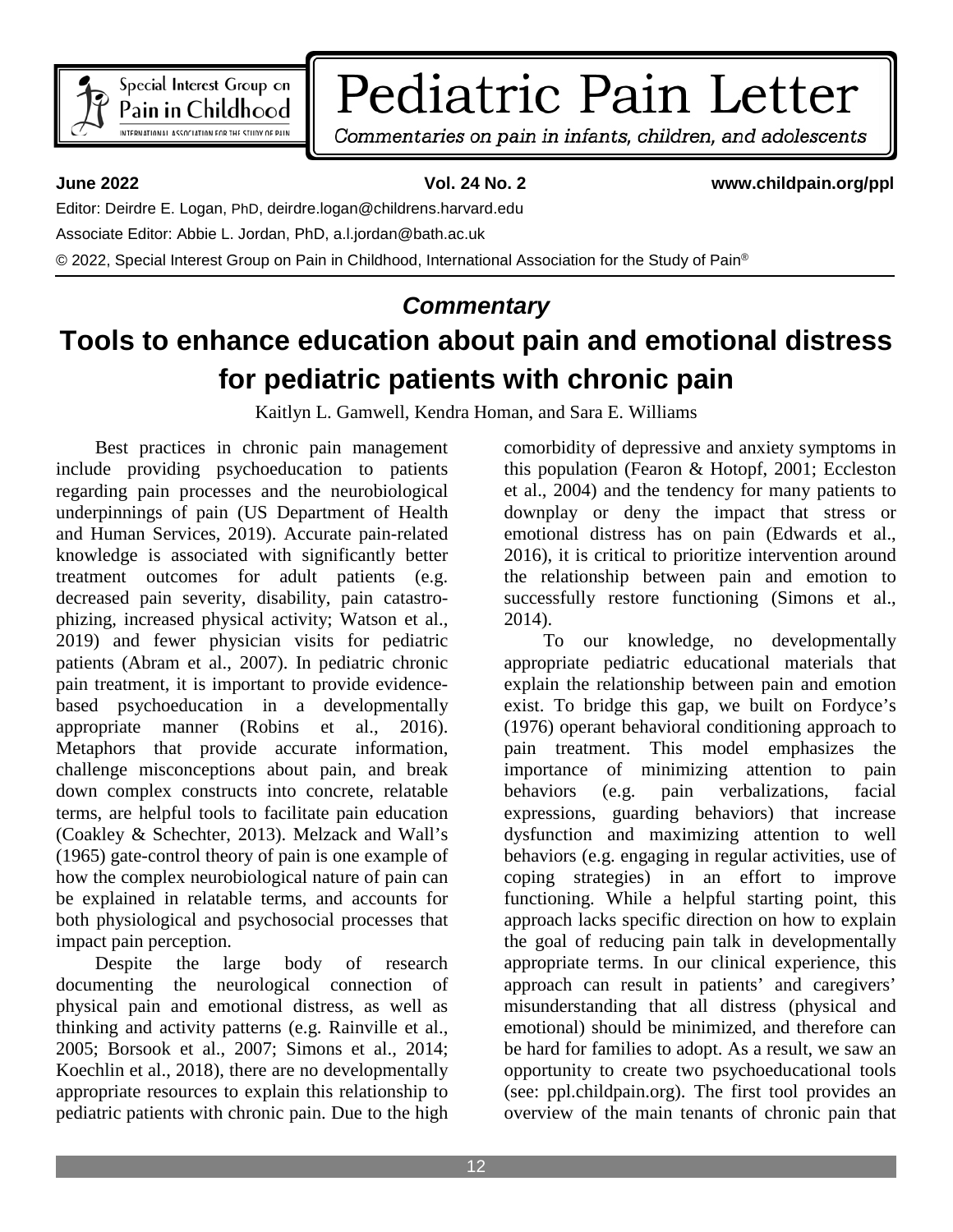set the stage for the role of function and reducing attention to pain as part of treatment. The second tool explains the relationship between pain and emotion in a developmentally appropriate manner and provides thinking and action strategies for rebalancing the brain's focus on both pain and emotion.

#### **Clinical/Family Tool: Overview of Chronic Pain** [\(link\)](http://ppl.childpain.org/issues/v24n2_2022/Gamwell%20Clinical%20Tool.pdf)

The first tool includes an overview of the biopsychosocial model of pain, the difference between acute and chronic pain, and how pain works in the brain and body. It was designed to be a didactic tool used by the clinician to provide psychoeducation about pain to a patient and their family at the beginning of pain treatment to increase buy-in to the functional approach. It may also be used as a handout for family members who are unable to be present in treatment and/or mental health clinicians who may also be working with patients with chronic pain but are unfamiliar with the nuances of chronic pain treatment. In this way, it is a flexible educational tool that can aid in patient and family education during a session or enhance<br>the family's or collaborating provider's the family's or collaborating provider's understanding of pain outside of a session.

The Clinician/Family Tool uses the analogy of a faulty alarm system, which we have found is a relatable, concrete way to explain the differences between acute and chronic pain and why they are treated differently. Our goal in laying this educational foundation is to help patients, families, and clinicians understand that because attention to pain increases pain perception, which in turn worsens pain, we discourage patients from talking about the physical aspect of their chronic pain (i.e. pain talk; "My knee hurts," "Ouch") or engaging in behaviors that communicate chronic pain to others (i.e. pain behaviors; limping, leaning on things, holding a body part). The goal of shifting attention and communication about pain is to help patients place the emphasis on function first versus focusing on getting rid of or controlling the pain before functioning. This is consistent with research demonstrating that function improves before chronic pain (Lynch-Jordan et al., 2014).

The last part of the Clinician/Family Tool sets the stage for how to help patients replace pain talk and behaviors with expression of emotion, while providing the underlying neurobiological rationale for doing so. For example, if patients are distressed, they are encouraged to talk about their feelings (e.g. "I'm scared," "I am frustrated") instead of focusing on physical/body responses (e.g. "My leg hurts," "I am tired"). Helping patients identify and express their emotions allows them to learn a new emotionfocused set of coping skills. This approach has the potential to enhance their coping efficacy as they manage challenges associated with improving function and may reduce amygdala activity and related emotional distress (e.g. Lieberman et al., 2007).

#### **Patient Tool: Balancing the Pain/Emotion Seesaw** [\(link\)](http://ppl.childpain.org/issues/v24n2_2022/Gamwell%20Patient%20Tool.pdf)

The second tool was created as a patient facing tool, presented as an illustrated handout using a seesaw metaphor to explain the imbalance that chronic pain creates between physical and emotional responses, and how rebalancing can occur through pain treatment. This tool utilizes the same verbiage as presented in the Clinician/Family Tool while introducing a visual metaphor to appeal to youth and accommodate different learning styles. First, an image illustrating an ideal/typical balance of physical and emotional responses is depicted. Then, a second image illustrates how an overfocus on physical responses, occurring as the result of chronic pain leads to an equal and opposite response of an underfocus on emotions. In this picture, the seesaw is tipped in favor of body response. As such, body (physical) response is on the higher end of the seesaw symbolizing the increase in focus on this aspect of pain and pain perception. A third image depicts that, with effort to increase awareness and expression of emotions instead of physical responses, through changing thoughts and actions, rebalance can be achieved as shown in the final image. In our clinical experience, the Patient Tool is well received after the Clinician/Family Tool has been introduced and validation has been provided that the patient's pain is real within a functional restoration treatment approach.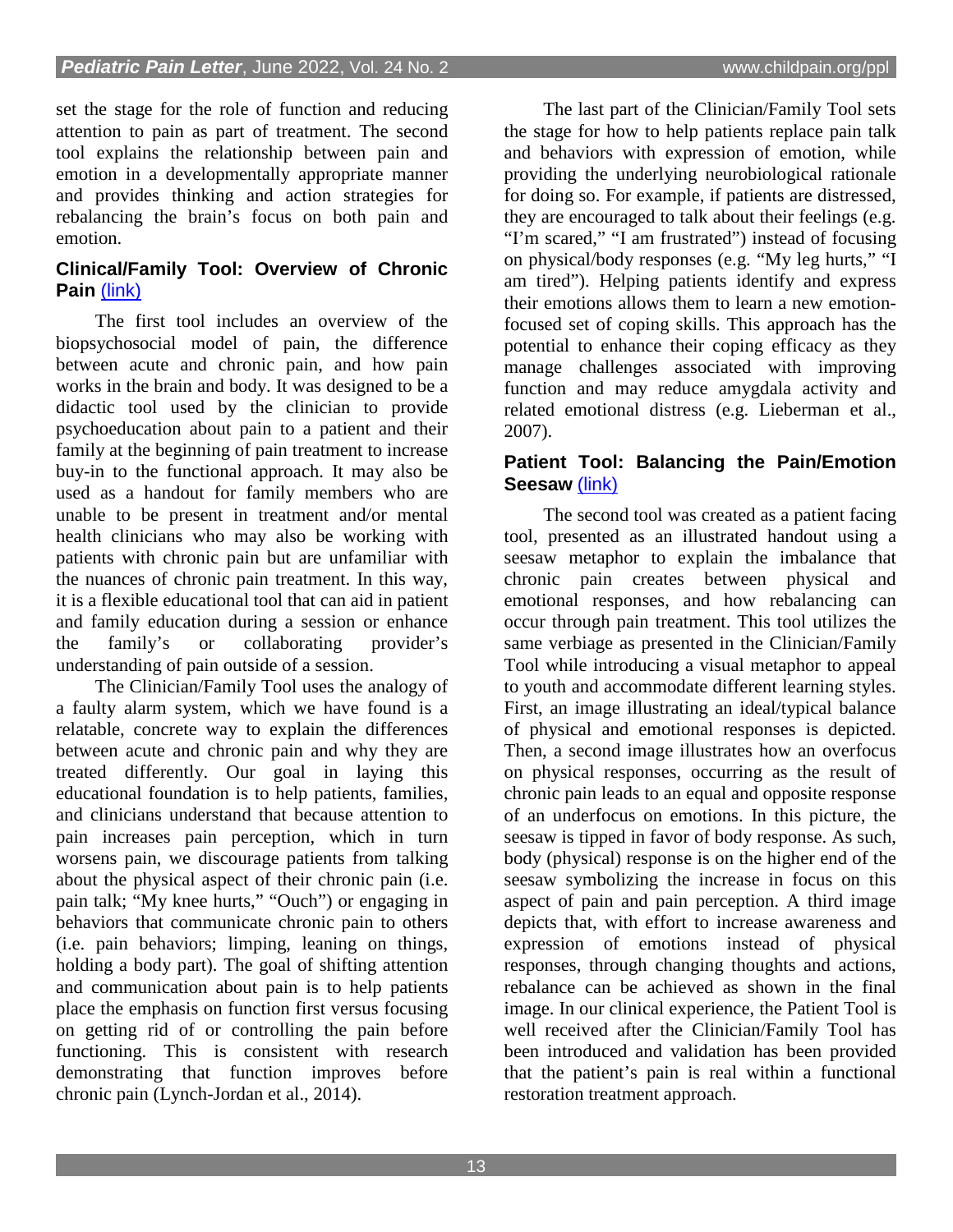#### **Methods and procedures**

Both tools were developed and piloted within the Functional Independence Restoration (FIRST) program, an inpatient interdisciplinary intensive pain treatment (IIPT) program for pediatric chronic pain rehabilitation at Cincinnati Children's Hospital Medical Center. In accordance with the pain rehabilitation model (e.g. Stanos, 2012), the goal of the FIRST program is to provide a functional rehabilitative approach to pediatric patients who are severely impaired by chronic pain (see Williams et al., 2020 for detailed program description). The average length of admission is approximately three weeks; patients attend daily individual and family psychology sessions where the Clinician/Family Tool and Patient Tool are introduced. During the first week of the program, psychology sessions typically focus on psychoeducation including the presentation of the Clinician/Family Tool. In the second week, psychology sessions focus on developing coping strategies from both cognitive behavioral therapy and acceptance and commitment therapy frameworks (e.g. teaching and addressing positive self-talk, cognitive distortions and restructuring, defusion, emotion identification), including presentation of the Patient Tool. Material from both tools is frequently referred to and used across disciplines (e.g. physical therapy, occupational therapy) to provide a consistent framework and message to patients and families throughout treatment. In addition to weekly family psychology sessions, parents attend three parentonly educational groups where the concepts of pain education and parents' support of patients' decreasing pain talk and increasing emotional communication are further reinforced (e.g. modeling emotional expression, encouraging the use of emotion-focused coping strategies, ignoring pain talk/behavior etc.; see Guite et al., 2018; Russell et al., 2020 for more information).

Both tools were initially examined with a sample of patients ( $N = 5$ ;  $M_{age} = 15$  years old) and their parents during their admission to the FIRST program in the summer of 2020. After delivery of the tools, patients and parents completed a brief seven question evaluation. The first five questions used a five-point Likert scale ranging from 0

(*Strongly Disagree*) to 4 (*Strongly Agree*) to assess satisfaction with the tools as well as their relevance, utility, comprehension level, and acceptability. The remaining two questions asked patients and families to comment on anything that would be helpful to add/remove from the tools and for their general feedback about the delivery of the tools.

#### **Summary and lessons learned**

Changing communication about pain is challenging, but essential to help pediatric patients with chronic pain improve their function. To help with this, we created two educational tools for clinicians/families and patients to improve their understanding of chronic pain and hopefully increase their buy-in to treatment. In general, the feedback received from parent-child dyads was positive; patients and families surveyed all selected the highest ratings (strongly agree) for each of the assessed domains. In their open-ended feedback, they reported that both tools were easy to follow and found the illustrations to be informative. Specific comments included the following: "The education (Clinician/Family Tool) prior to the handout (Patient Tool) was helpful. It was a lightbulb moment," "I thought it was helpful to have an explanation (Clinician/Family Tool) along with the handout (Patient Tool)," and "I would not change any part of the handout (Patient Tool) or explanation (Clinician/Family Tool)." Overall, the goal to create educational tools to validate the reality of chronic pain and help patients and families learn how to decrease attention to physical pain while increasing opportunities for emotional support through thoughts and actions was achieved.

Improving health literacy while validating patients' pain-related thoughts and emotions can have positive effects on treatment outcomes (e.g. Louw et al., 2011; Edmond & Keefe, 2015). In our experience, patients and families undergoing chronic pain treatment benefited from learning to communicate about a different type of distress (emotional versus physical) and demonstrated improved emotional coping abilities, which further enhanced their achievement of measurable functional goals. On the rare occasion when patients' expression of emotional distress led to functional impairment (e.g. anxiety related to school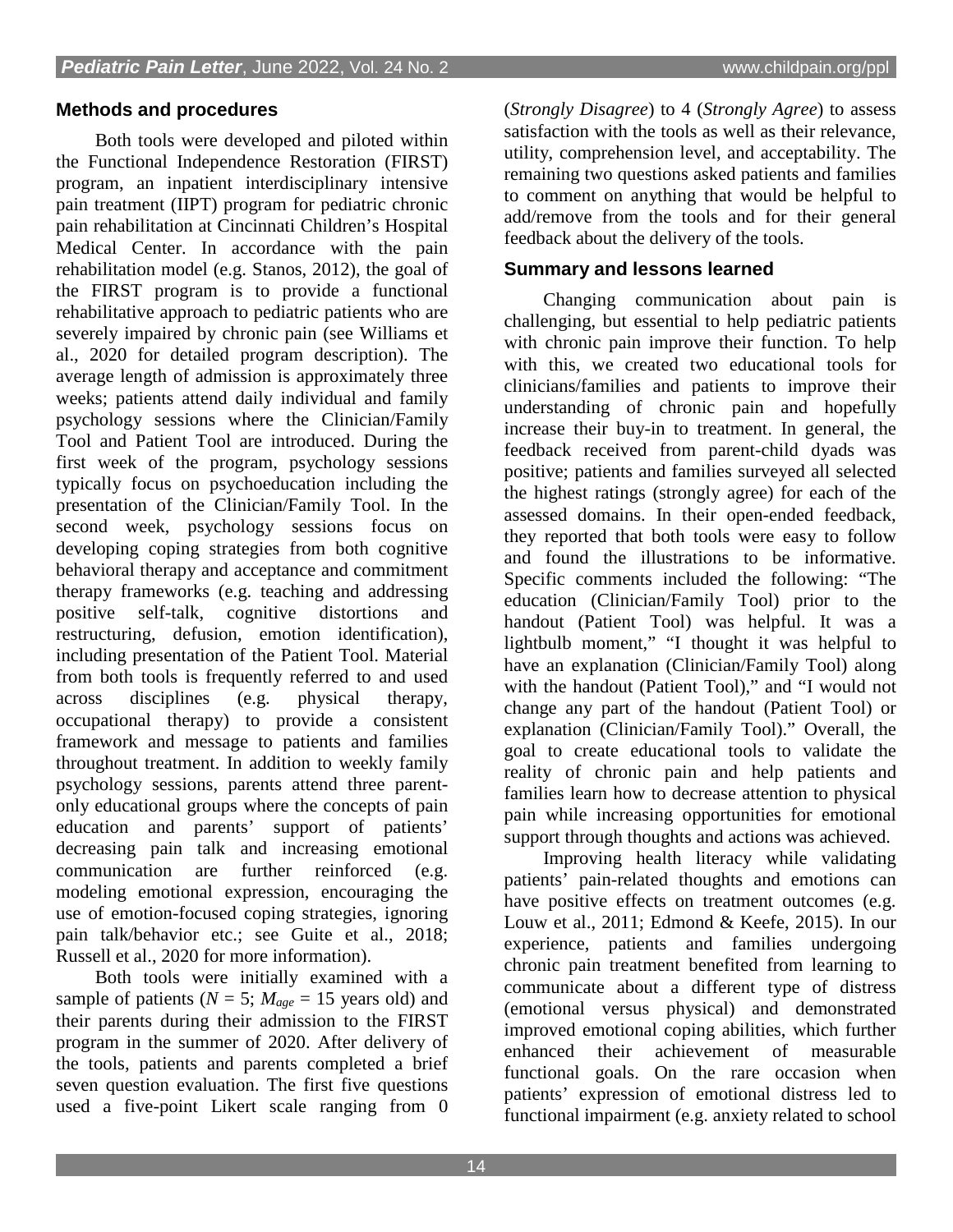attendance), we also found this experience to be clinically valuable as it made evident the need for additional treatment from a mental health standpoint. It is our hope that these educational tools are used to

Kaitlyn L. Gamwell, PhD Pediatrics, University of South Carolina School of Medicine and Prisma Health Children's Hospital-Upstate, Greenville, SC, USA

Kendra J. Homan, PhD

Department of Pediatrics, University of Cincinnati College of Medicine and Division of Behavioral Medicine and Clinical Psychology, Cincinnati Children's Hospital Medical Center, Cincinnati, OH, USA

bring neurobiological research on pain and emotion into clinical care in a manner that is concrete, tangible, and developmentally appropriate for youth with chronic pain.

Sara E. Williams, PhD Department of Pediatrics, University of Cincinnati College of Medicine and Division of Behavioral Medicine and Clinical Psychology, Cincinnati Children's Hospital Medical Center, Cincinnati, OH, USA email: sara.williams@cchmc.org

#### **Acknowledgements**

The authors thank the Patients and families in FIRST and a special thanks to Kelsey Beiermann for illustrations.

#### **References**

Abram HS, Buckloh LM, Schilling LM, Wiltrout SA, Ramírez-Garnica G, Turk WR. A randomized, controlled trial of a neurological and psychoeducational group appointment model for pediatric headaches. Child Health Care 2007;36:249-265.

Borsook D, Becerra L, Carlezon WA Jr, Shaw M, Renshaw P, Elman I, et al. Reward-aversion circuitry in analgesia and pain: implications for psychiatric disorders. Eur J Pain 2007;11:7-20. [www.pubmed.gov/16495096](http://www.pubmed.gov/16495096)

Coakley R, Schechter N. Chronic pain is like… the clinical use of analogy and metaphor in the treatment of chronic pain in children. Pediatr Pain Lett 2013;15:1-8. [www.ppl.childpain.org/issues/v15n1\\_2013/v15n1\\_coakl](http://www.ppl.childpain.org/issues/v15n1_2013/v15n1_coakley.pdf) [ey.pdf](http://www.ppl.childpain.org/issues/v15n1_2013/v15n1_coakley.pdf)

Eccleston C, Crombez G, Scotford A, Clinch J, Connell H. Adolescent chronic pain: patterns and predictors of emotional distress in adolescents with chronic pain and their parents. Pain 2004;108:221-229. [www.pubmed.gov/15030941](http://www.pubmed.gov/15030941)

Edmond SN, Keefe FJ. Validating pain communication: current state of the science. Pain. 2015;156:215-219. [www.pubmed.gov/25599441](http://www.pubmed.gov/25599441)

Edwards RR, Dworkin RH, Sullivan MD, Turk DC, Wasan AD. The role of psychosocial processes in the development and maintenance of chronic pain. J Pain 2016;17(9 Suppl):T70-T92. [www.pubmed.gov/27586832](http://www.pubmed.gov/27586832)

Fearon P, Hotopf M. Relation between headache in childhood and physical and psychiatric symptoms in adulthood: national birth cohort study. BMJ 2001;322:1145. [www.pubmed.gov/11348907](http://www.pubmed.gov/11348907)

Fordyce WE. Behavioral methods for chronic pain and illness. St. Louis, MO: Mosby, 1976. [www.worldcat.org/oclc/1126637145](http://www.worldcat.org/oclc/1126637145)

Guite JW, Russell BS, Homan KJ, Tepe RM, Williams SE. Parenting in the context of children's chronic pain: balancing care and burden. Children (Basel) 2018;5:161- 174. [www.pubmed.gov/30486470](http://www.pubmed.gov/30486470)

Koechlin H, Coakley R, Schechter N, Werner C, Kossowsky J. The role of emotion regulation in chronic pain: a systematic literature review. J Psychosom Res 2018;107:38-45. www.pubmed.gov/29502762

Lieberman MD, Eisenberger NI, Crockett MJ, Tom SM, Pfeifer JH, Way BM. Putting feelings into words: affect labeling disrupts amygdala activity in response to affective stimuli. Psychol Sci 2007;18:421-428. [www.pubmed.gov/17576282](http://www.pubmed.gov/17576282)